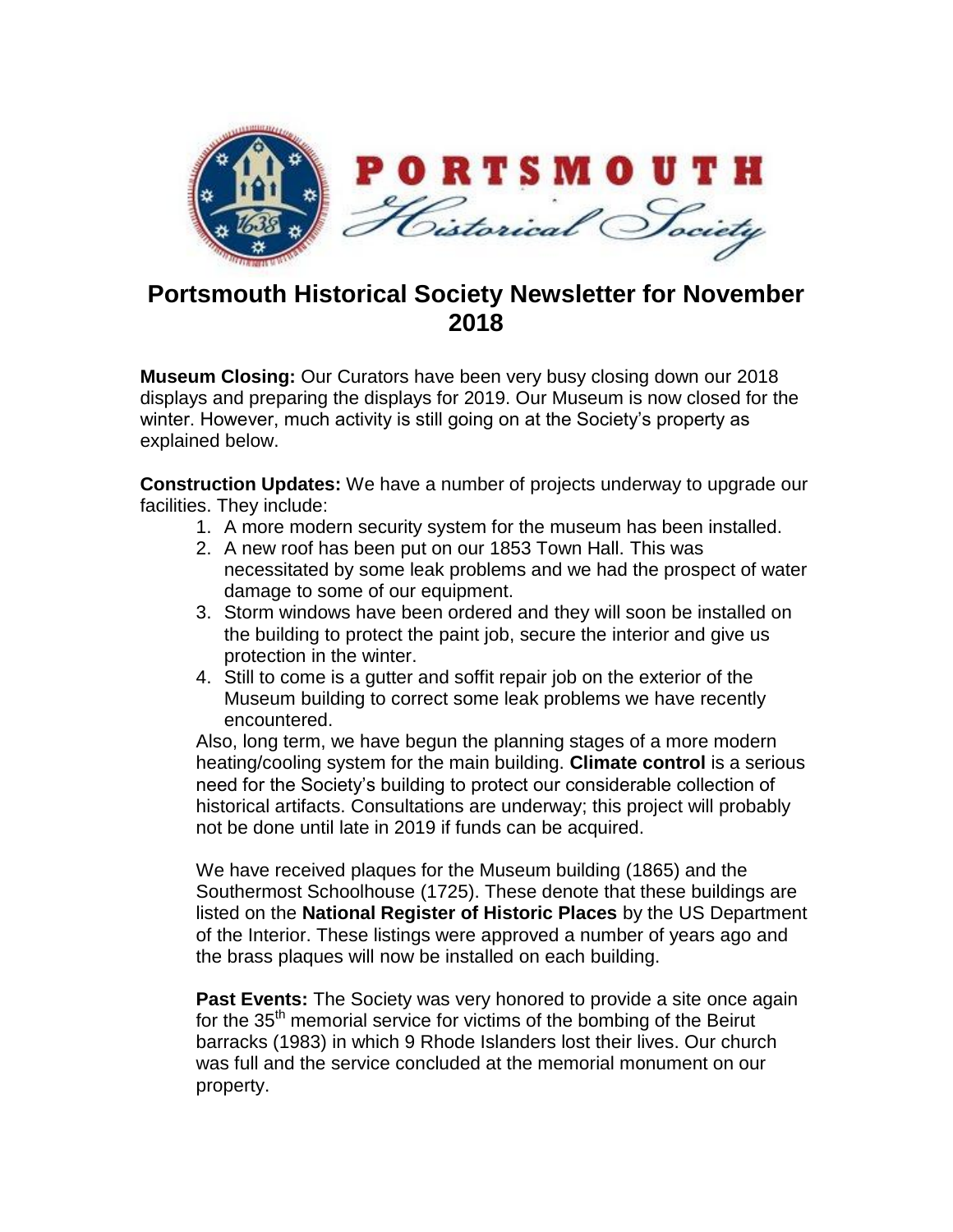If you missed our **"Portsmouth Women"** celebration you can view some of the displays on 6 of our women in the display cases at the Portsmouth Library.

On 29 October Board member **Anne Northup Burns** led a meeting of the Portsmouth Historical Society's Book Club at the Library. We had a lively discussion of **"King Philip's War"** by Eric B. Schultz and Michael J. Tougias. We look forward to further meetings of the Book Club. We will announce the schedule and the book here in the Newsletter.

**Upcoming Events:** On **Thursday 29 November (6PM)** I will be giving a lecture at the Portsmouth Library titled **"Portsmouth: Then and Now".** This will be an illustrated lecture showing some scenes from Portsmouth many years ago and the same scene as it is today. Seating is limited and you need to call the Library to reserve a seat.

Veterans have played a big role in our history and on Veteran's Day, 11 November, there will be a memorial service to honor all of our veterans at Portsmouth Town Hall at 9 AM. I hope that you will take some time to join us as we celebrate our veterans on this solemn Day.

By the way: The Society is in the process of planning next year's events and we would like to hear from you about programs relating to our town's history that you would like to see us put together. Please email with your suggestions at [PHSPrograms@portsmouthhistorical.org.](mailto:PHSPrograms@portsmouthhistorical.org)

**Portsmouth Business Association Polar Dive** to benefit the Portsmouth Historical Society. Join the fun (to brave the water or just cheers the divers on) on 1 January 2019 at Portsmouth's Island Park Beach. Bonfire is at 11 AM, the Dive at noon and the After Dive Party at Trembley's Restaurant immediately afterwards.

We greatly appreciate all of the support that we have had from you in the community during 2018. We are very pleased for the interest and participation in the activities of our Society and your interest in the history of our town. Please support us further by getting your friends and neighbors to become members. Membership information is on our website: portsmouthhistorical.org.

Thank you,

Jim Garman President